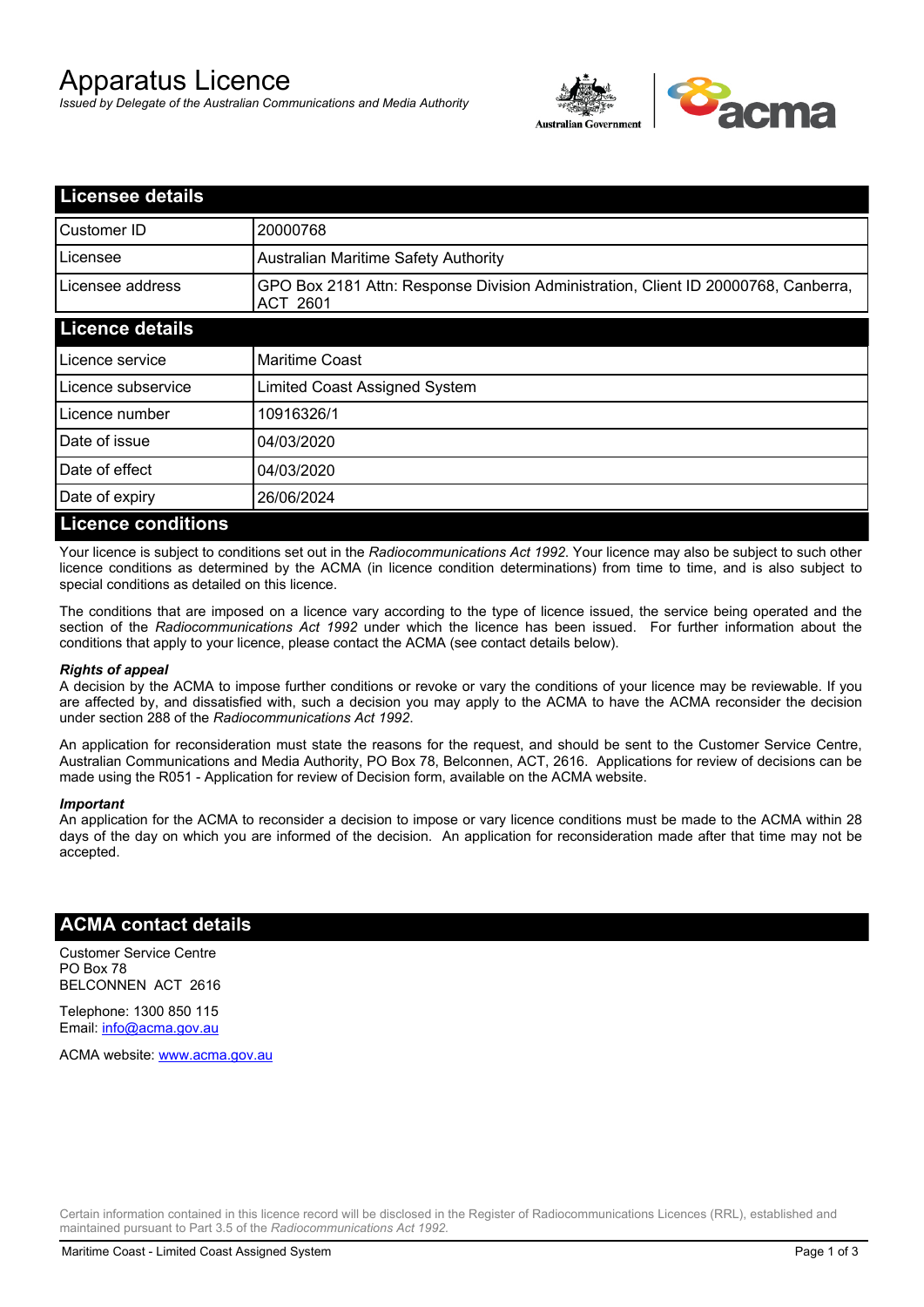# **Advisory Notes applying to licence no.: 10916326/1**

Conditions applicable to the operation of Limited Coast Assigned System authorised under this licence can be found in the Radiocommunications Licence Conditions (Apparatus Licence) Determination and the Radiocommunications Licence Conditions (Maritime Coast Licence) Determination. Copies of these determinations are available from the ACMA and from the ACMA home page (www.acma.gov.au).